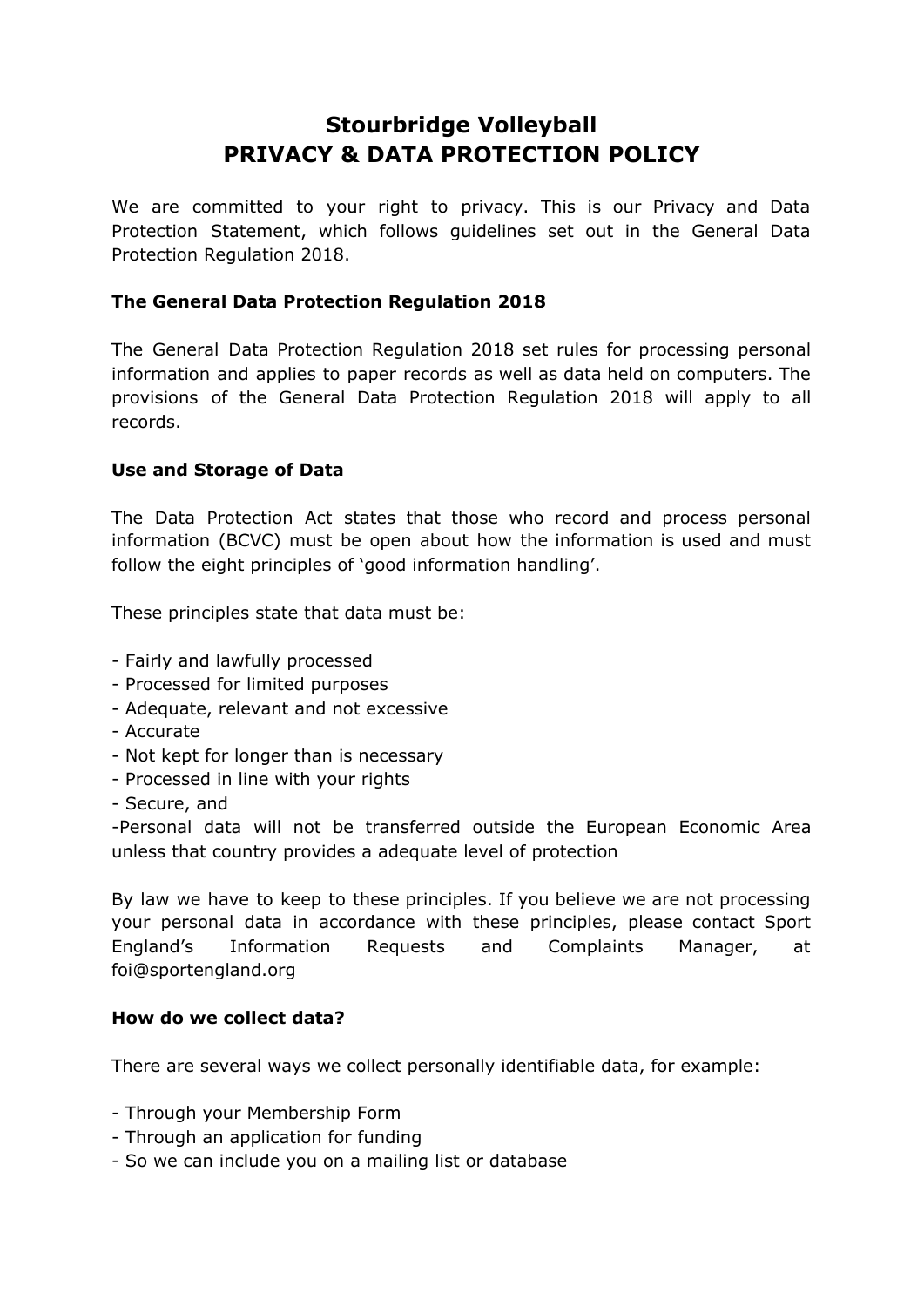- Sometimes on behalf of Volleyball England for competition purposes
- By entering into email or telephone correspondence with you

#### **Why do we collect data?**

We only collect data so that we can contact you (or parent/carer) as a member of the Club. We collect the minimal of personal information - your name, age, gender, address, contact and emergency contact details. You can also provide details of any medical conditions that we need to be aware of for the purposes of playing volleyball.

#### When you leave the Club all information is deleted.

#### **Is information passed to third parties?**

We will not share your information with anyone else. We only disclose information to third parties if explicitly required to do so by the Law, or where your consent has been obtained.

We may be asked by Volleyball England to provide some data if they need to contact you directly.

Your photograph may be used for the purposes of promoting the club. Your name will not be used without your express permission.

You have rights with respect to our use of your personal data:

#### **Right to Access**

You have the right to request a copy of the personal data that we hold about you. We will respond within 1 month of request. Please note that there are exceptions to this right. We may be unable to make all information available to you if, for example, making the information available to you would reveal personal data about another person, if we are legally prevented from disclosing such information, or if there is no basis for your request, or if it is excessive.

#### **Right to rectification**

We aim to keep your personal data accurate and complete. We encourage you to contact us to let us know if any of your personal data is not accurate or changes, so that we can keep your personal data up-to-date.

#### **Right to erasure**

You have the right to request the deletion of your personal data.